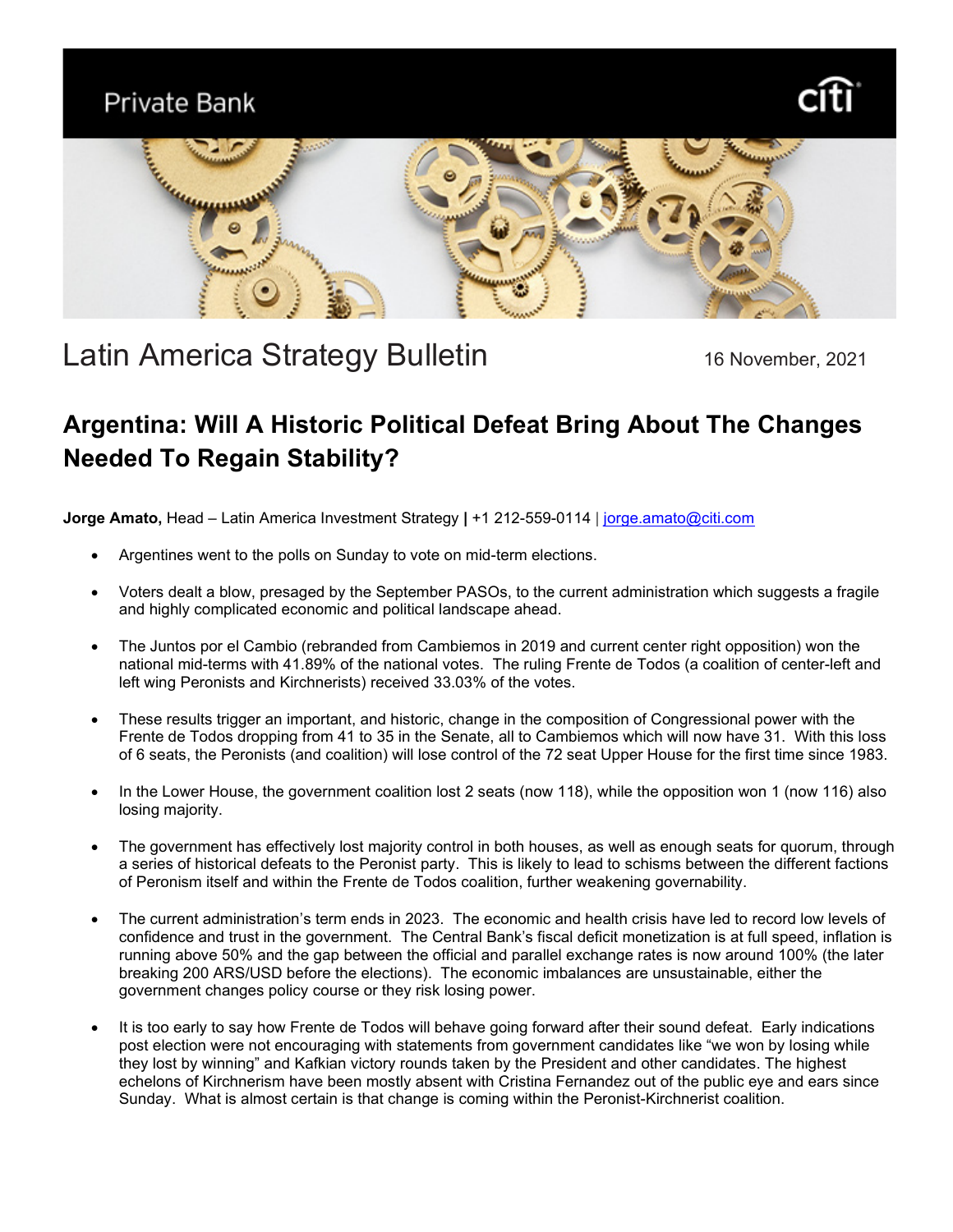- The coming weeks and few months are likely to define the last 2 years of this administration. The fact that democracy continues to work in Argentina is good news. That the population is voting against poverty and autocracy as well. However, survival instincts more than the election results are going to be the drivers. Peronism is an ever-morphing movement, it will likely adapt as needed, as it has always done. In the meantime, remaining in power will require, at the very least, sharply moderating some of the misguided policies that continue to generate economic imbalances and consequently social discontent. This could, eventually, bring some oxygen to financial assets. Thus far, market response since Sunday has not been encouraging and this is likely to be the case until investors see some signaling from Cristina that she could be supportive of Alberto Fernandez' attempt to temporarily mend the economy and support a transition period into the 2023 elections. This is the best case for markets. A less positive scenario would be a "bad breakup" between the President and his V.P. and a radicalization of Kirchnerist harder factions pitting against the government.
- In either case, fully re-establishing investor confidence in Argentine markets will take years of consistent, sound economic policy and political stability. At the moment, the country lacks both, suggesting that participation in these markets remains of a highly speculative nature.